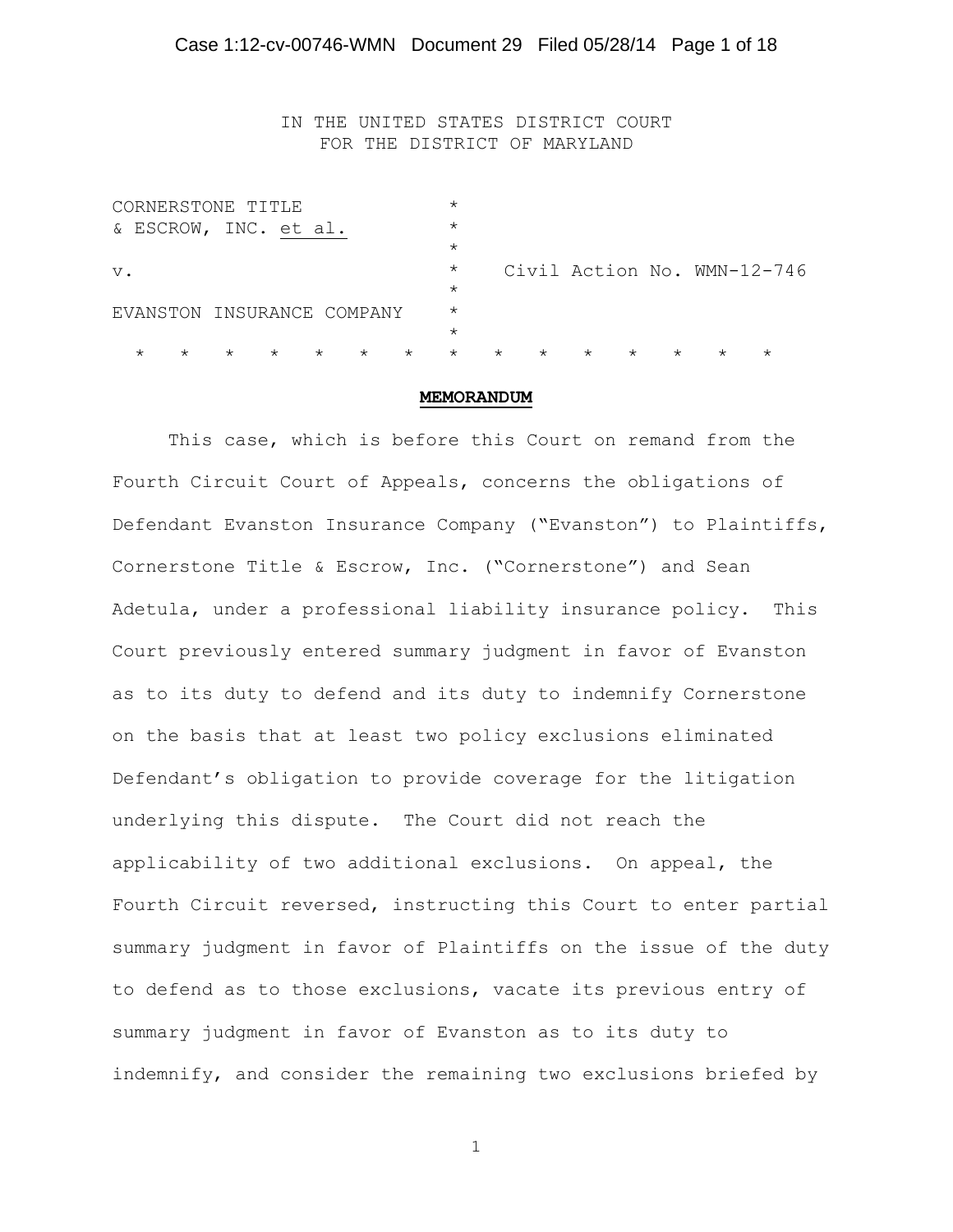## Case 1:12-cv-00746-WMN Document 29 Filed 05/28/14 Page 2 of 18

the parties in their cross-motions for summary judgment. Having determined that no hearing is necessary, Local Rule 105.6, the Court will now do so.

#### **I. FACTUAL AND PROCEDURAL BACKGROUND**

In 2008, the Maryland Attorney General sued Cornerstone and ten other defendants for roles played in a foreclosure rescue scheme in the Circuit Court for Baltimore County. See Second Amended Complaint ("SAC") in Consumer Protection Division v. Michael K. Lewis, Case No. 24-C-07-007811, ECF No. 1-5. In this scheme, various individuals (referred to collectively as the "Lewis Defendants") marketed foreclosure-consulting services to homeowners at risk of losing their homes. The Lewis Defendants would convince the homeowners to enter into sale-leaseback agreements, through which the homeowner would sell his or her home to the Lewis Defendants and rent it back, with the hope and intention of rebuilding his or her credit and repurchasing the property in the future.

In reality, the Lewis Defendants would return to the homeowners very little of the equity they had built up in their homes. Instead, the Lewis Defendants would inform the homeowners that unspecified fees and charges consumed whatever equity they had in their homes, and convince them to sign the settlement checks over to the Lewis Defendants. The Lewis Defendants would then charge the homeowners monthly rent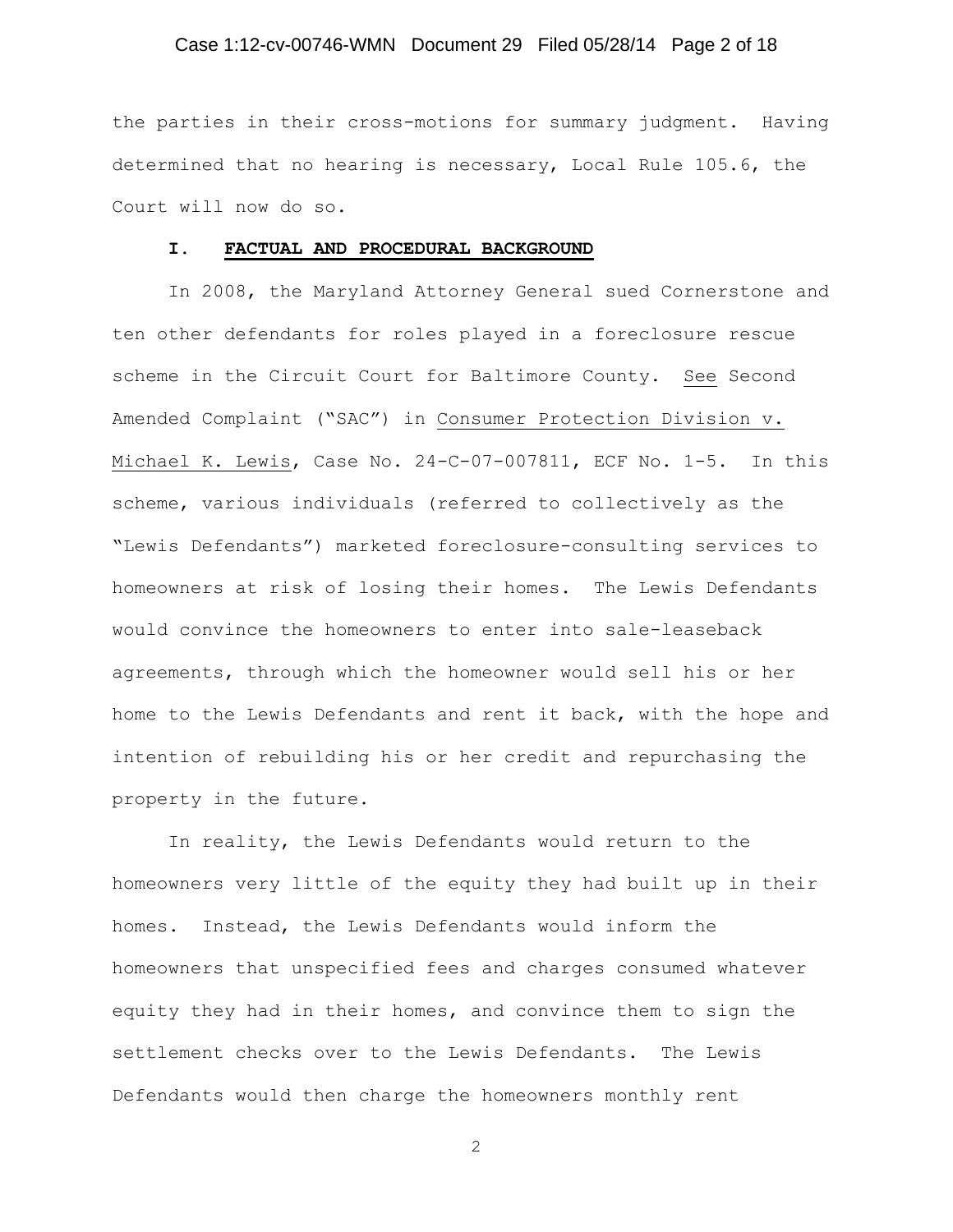## Case 1:12-cv-00746-WMN Document 29 Filed 05/28/14 Page 3 of 18

exceeding their original mortgage payments, "driving the homeowner out of her home and ending any chance for her to repurchase it in the future." Cornerstone Title & Escrow, Inc. v. Evanston Ins. Co., No. 13-1318, 2014 WL 631098, at  $*2$ , F. App'x  $\blacksquare$ , (4th Cir. Feb. 19, 2014). Through this scheme, homeowners lost "both the title to their homes and the vast majority of equity they had built up in their homes."<sup>1</sup> SAC 116.

Although the primary perpetrators of the scheme were the Lewis Defendants, the SAC details thirteen transactions in which Cornerstone allegedly acted as settlement agent. The SAC asserts that Cornerstone acted improperly by delivering the settlement checks to the Lewis Defendants rather than the homeowners in the first instance, as well as in failing to disclose this action to the homeowners. See SAC ¶ 96. Although the conduct alleged against Cornerstone directly was limited to its behavior with respect to the settlement checks, the SAC charges Cornerstone with violations of the Protection of Homeowners in Foreclosure Act, Md. Code Ann., Real Prop. §§ 7- 301, et seq. ("PHIFA"), and the Maryland Consumer Protection Act, Md. Code Ann., Com. Law, §§ 13-101, et seq. ("CPA"). To the extent that the allegations are not asserted directly against Cornerstone, the Attorney General sought to hold

 $\overline{\phantom{a}}$ 

 $1$  Further description of this scheme can be found in this Court's previous opinion, as well as that of the Fourth Circuit. See ECF No. 19; Cornerstone, 2014 WL 631098, \_\_\_ F. App'x \_\_\_.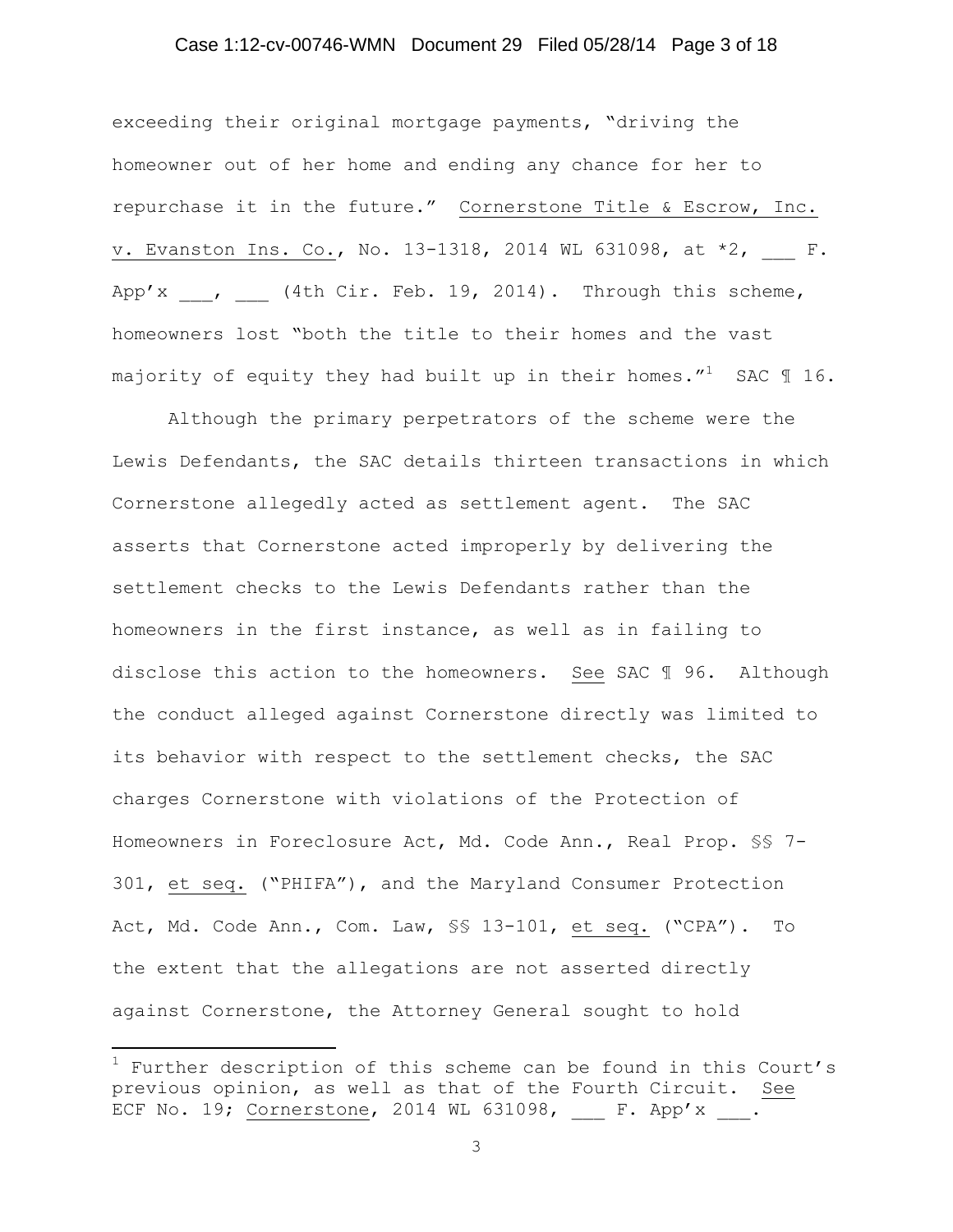## Case 1:12-cv-00746-WMN Document 29 Filed 05/28/14 Page 4 of 18

Cornerstone jointly and severally liable for the actions of the other defendants, asserting that Cornerstone provided substantial assistance in the foreclosure rescue scheme. See, e.g., SAC ¶¶ 22 ("[A]t settlement, with the aid and assistance of Defendants Thomas and Cornerstone, the Lewis Defendants prevent the homeowners from receiving all the funds due to them."); 69 ("Each of the Foreclosure Rescue Defendants is jointly and severally liable for the violations of PHIFA alleged herein."). Cornerstone eventually entered into a settlement agreement by which it agreed to pay \$100,100 in restitution, while maintaining that it was not responsible for the conduct alleged. See ECF No. 1-6 (Consent Order).

Cornerstone filed the present action, alleging that Evanston owed it a duty to defend and a duty to indemnify in the underlying action pursuant to its professional liability insurance policy, EO-831073, which covered the period beginning October 1, 2007, to October 1, 2008 ("the Policy"). $^2$  In relevant part, the Policy provides that Evanston will pay "the amount of Damages and Claims Expenses . . . because of any (a) act, error or omission in Professional Services rendered . . . or (b) Personal Injury committed [by Cornerstone]," and "investigate,

l

 $2$  Cornerstone had sought coverage under the Policy from Evanston during the pendency of the underlying litigation, but Evanston denied coverage.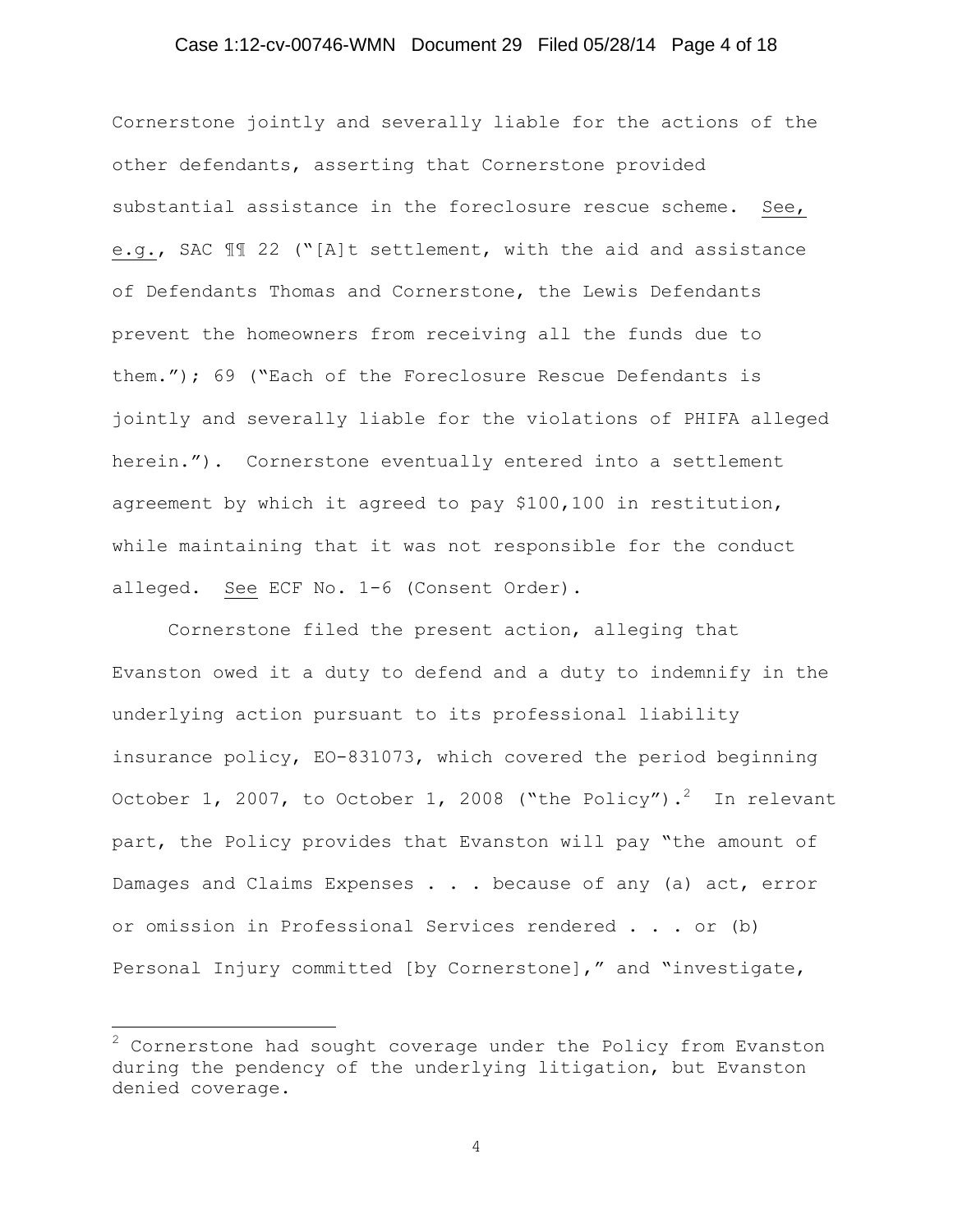## Case 1:12-cv-00746-WMN Document 29 Filed 05/28/14 Page 5 of 18

defend and settle any Claim to which coverage under this policy applies."  $3$  ECF No. 14-3 at 7-8. Evanston argues, however, that it did not owe a duty to defend the underlying action because of the applicability of the following provisions, which exclude from coverage claims made against the insured:

- (a) based upon or arising out of any dishonest, deliberately fraudulent, malicious, willful or knowingly wrongful act or omission committed by or at the direction of the Insured.
- (n) based upon or arising out of the Insured gaining any profit or advantage to which the Insured is not legally entitled.
- (x) based upon or arising out of the actual or alleged theft, conversion, misappropriation, disappearance, or any actual or alleged insufficiency in the amount of any escrow funds, monies, monetary proceeds, or any other assets, securities, negotiable instruments, or any other things of value; this Exclusion shall apply in any and all circumstances, and shall apply irrespective of which individual party, or entity actually or allegedly committed or caused in whole or part the theft, conversion, misappropriation, disappearance, or the actual or alleged insufficiency in amount.
- (cc) based upon or arising out of the Real Estate Settlement Procedures Act (RESPA) or any similar state or local legislation.

Id. at 5-6, 10.

 $\overline{\phantom{a}}$ 

 $3$  As "the duty to defend is broader than the duty to indemnify" under Maryland law, Perdue Farms, Inc. v. Travelers Cas. & Surety Co. of Am., 448 F.3d 252, 257 (4th Cir. 2006), the parties have neither conducted discovery regarding, nor briefed, the duty to indemnify issue. The Court will not, therefore, discuss here the extent of the duty to indemnify under the Policy.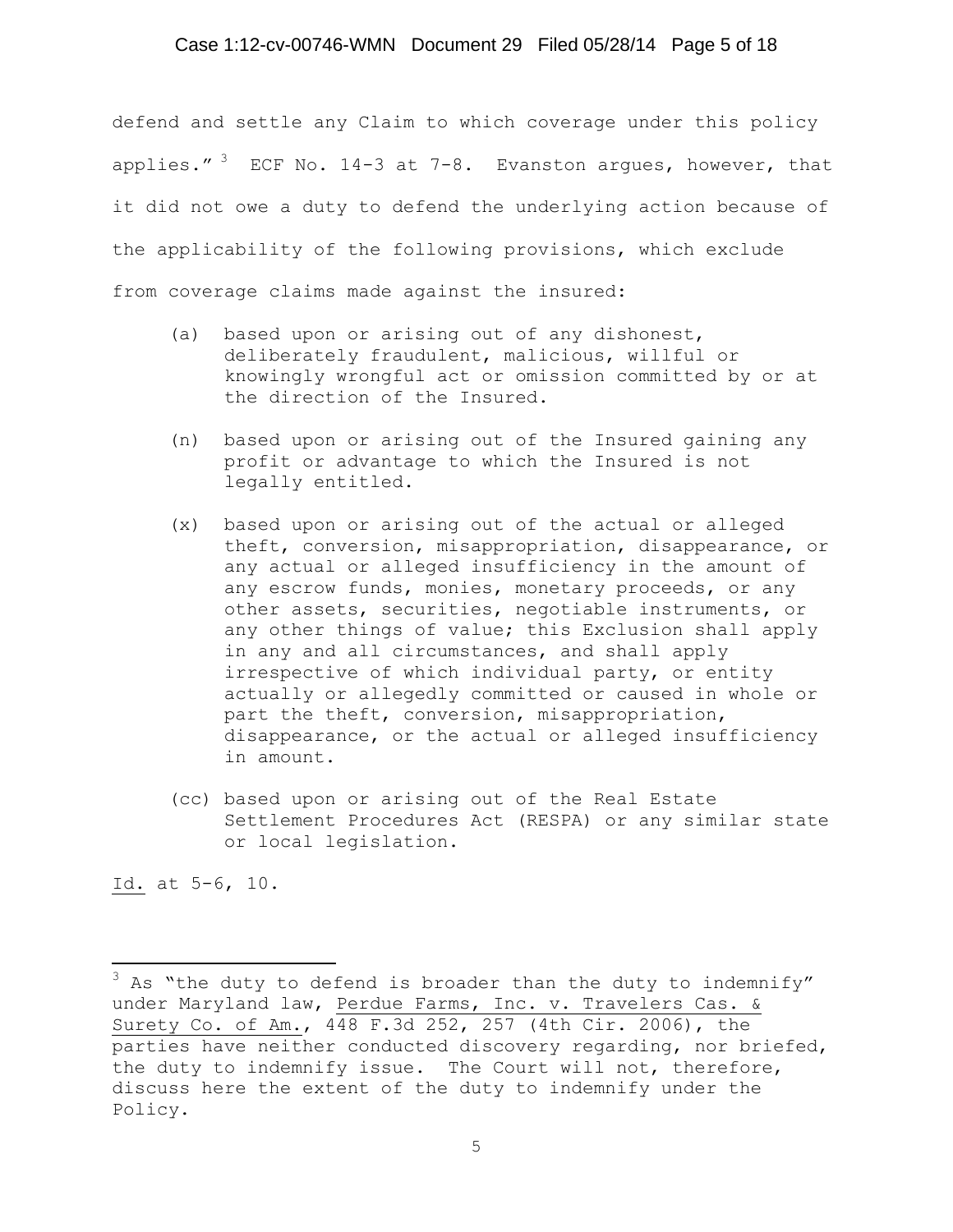## Case 1:12-cv-00746-WMN Document 29 Filed 05/28/14 Page 6 of 18

Upon considering the Policy initially, this Court determined that exclusions (n) and (x) applied to bar coverage, reasoning that "[t]he only reasonable reading of the SAC is that Cornerstone wrongfully denied the homeowners proceeds from the sale of their homes to which they were entitled." $4$  ECF No. 19 at 17. Focusing on the SAC as a whole, the Court determined that it "only alleged conduct that meets exclusions of the policy – (n) and (x), at minimum[.]" Id. Having determined that the conduct in the underlying action fell within the bounds of exclusions (n) and  $(x)$ , the Court did not reach consideration of exclusions (a) and (cc), and ultimately entered judgment in favor of Evanston as to both the duty to defend and the duty to indemnify. See ECF Nos. 20, 21. Cornerstone appealed.

The Fourth Circuit reversed, determining that this Court erred in focusing on the "gravamen" of the Complaint instead of parsing the individual allegations pursued by the Attorney General against Cornerstone. Specifically, as to exclusion (n), the Court determined that the SAC "did not allege that any particular 'profit' or 'advantage' inured to Cornerstone's benefit, as exclusion (n) requires." Cornerstone, 2014 WL 631098, at \*5.

 $\overline{a}$ 

 $4$  The Court also considered additional arguments made by the parties that were not challenged on appeal, including Evanston's characterization of the restitution paid by Cornerstone pursuant to the Consent Order as excluded damages under the Policy. The Court will not rehash or reconsider those arguments here.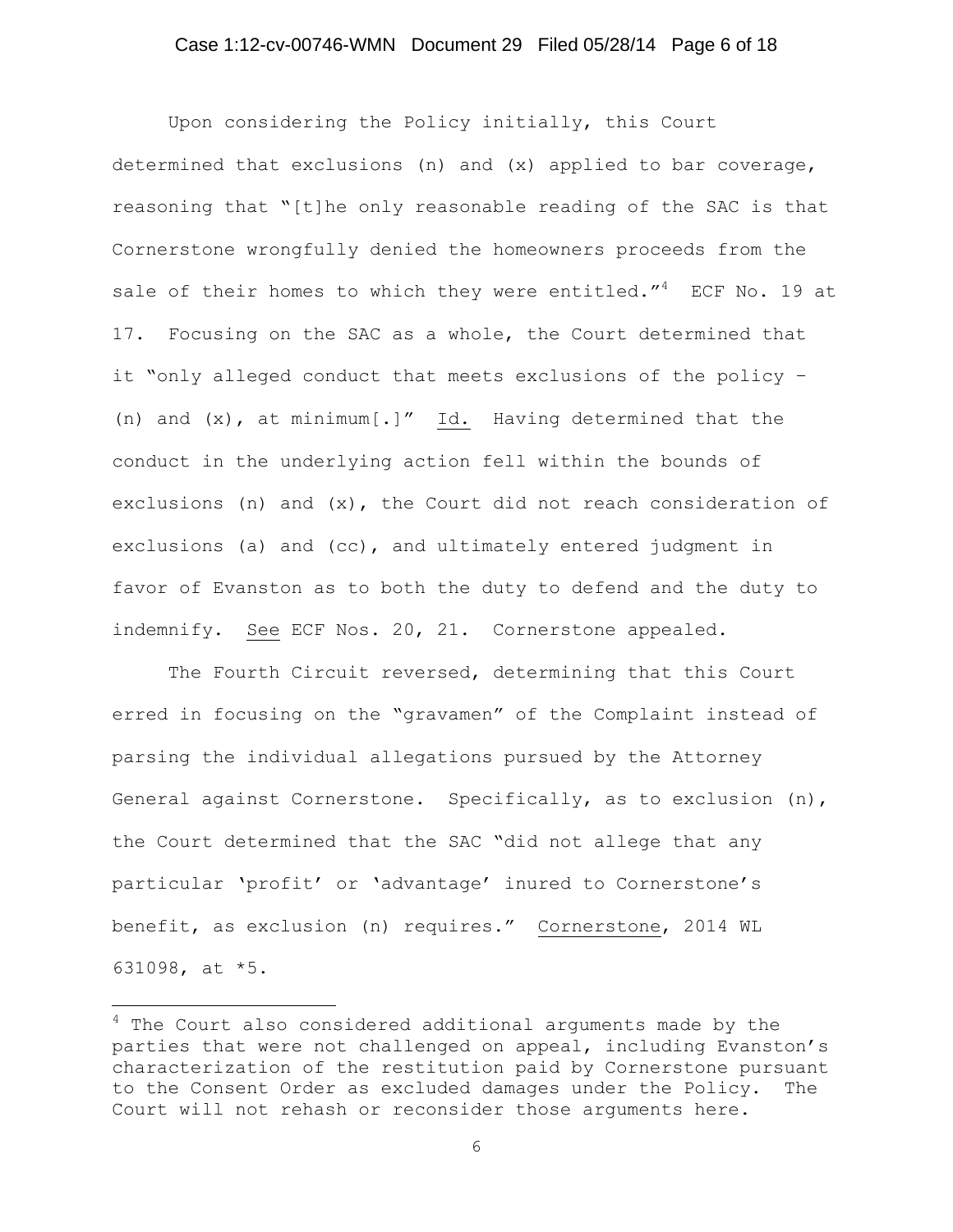## Case 1:12-cv-00746-WMN Document 29 Filed 05/28/14 Page 7 of 18

As to exclusion (x), the Fourth Circuit rejected Evanston's assertion that Cornerstone's misdirection of settlement checks amounted to conversion, but stated that even if it did, Evanston's duty to defend would nonetheless be triggered because "other allegations in the Attorney General's complaint are not within the ambit of that exclusion[.]" Id. at \*8. Noting again the allegations of nondisclosure and that the "underlying complaint attempts to impose liability on Cornerstone for acts of its co-defendants that have no connection at all to misdirected checks," the Fourth Circuit determined that reversal was appropriate. Id. It instructed this Court to consider on remand whether exclusions (a) or (xx) applied to relieve Evanston of its duty to defend. $5$ 

#### **II. LEGAL STANDARD**

 $\overline{\phantom{a}}$ 

Summary judgment is appropriate if the record before the court "shows that there is no genuine dispute as to any material fact and the movant is entitled to judgment as a matter of law." Fed. R. Civ. P. 56(a); Celotex Corp. v. Catrett, 377 U.S. 317, 322-23 (1986). "When cross-motions for summary judgment demonstrate a basic agreement concerning what legal theories and material facts are dispositive, they 'may be probative of the non-existence of a factual dispute.'" Glaser v. Hartford Cas.

 $5$  This Court invited, but did not require, the parties to submit additional briefing prior to its consideration of this case on remand.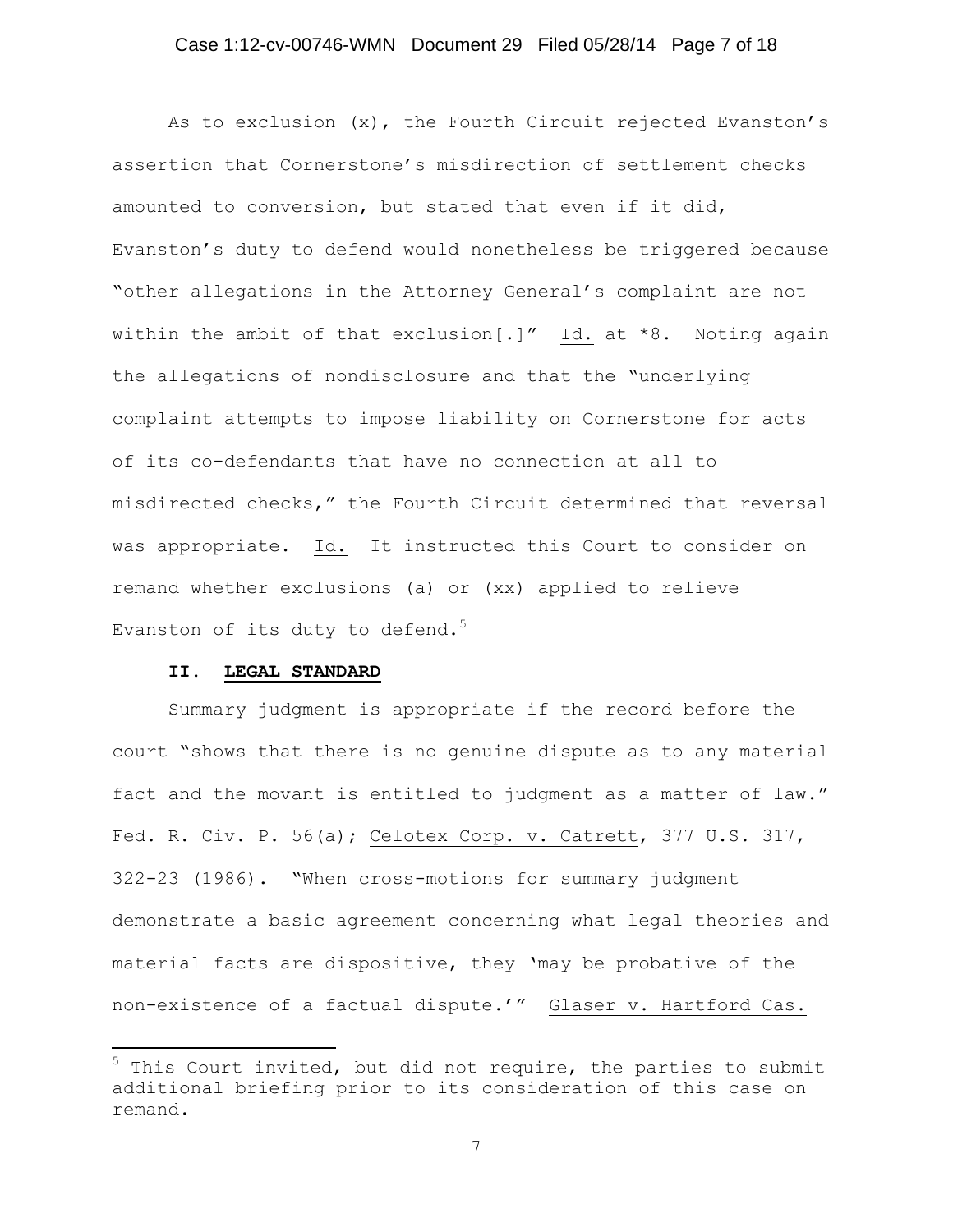## Case 1:12-cv-00746-WMN Document 29 Filed 05/28/14 Page 8 of 18

Ins. Co., 364 F. Supp. 2d 529, 533 (D. Md. 2005) (quoting Shook v. United States, 713 F.2d 662, 665 (11th Cir. 1983)). The Court must nonetheless "rule on each party's motion on an individual and separate basis, determining, in each case, whether a judgment may be entered in accordance with the Rule 56 standard." Towne Mgmt. Corp. v. Hartford Acc. & Indem. Co., 627 F. Supp. 170, 172 (D. Md. 1985).

As this Court noted previously, summary judgment is appropriate in this case "because there is no dispute as to the terms of the policy in light of the SAC, only their meaning." ECF No. 19 at 9 (citing Bolton Partners Inv. Consulting Grp., Inc. v. Travelers Indem. Co. of Am., Civ. No. RDB-05-2724, 2007 WL 776675, at  $*3$  (D. Md. Mar. 15, 2007)). Because there is no dispute of material fact, the only issue to be determined by this Court is whether the allegations of the SAC triggered a duty to defend on the part of Evanston.

## **III. ANALYSIS**

Left for resolution by this Court are whether exclusions (a) or (cc) apply to bar coverage under the Policy. The duty to defend "refers to an insurer's obligation to defend its insured when a third party files suit." Perdue Farms, 448 F.3d at 257. As set out more thoroughly by the Fourth Circuit on appeal, see Cornerstone, 2014 WL 631098, the duty to defend is "construed liberally in favor of the policyholder." Pac. Emp'rs Ins. Co.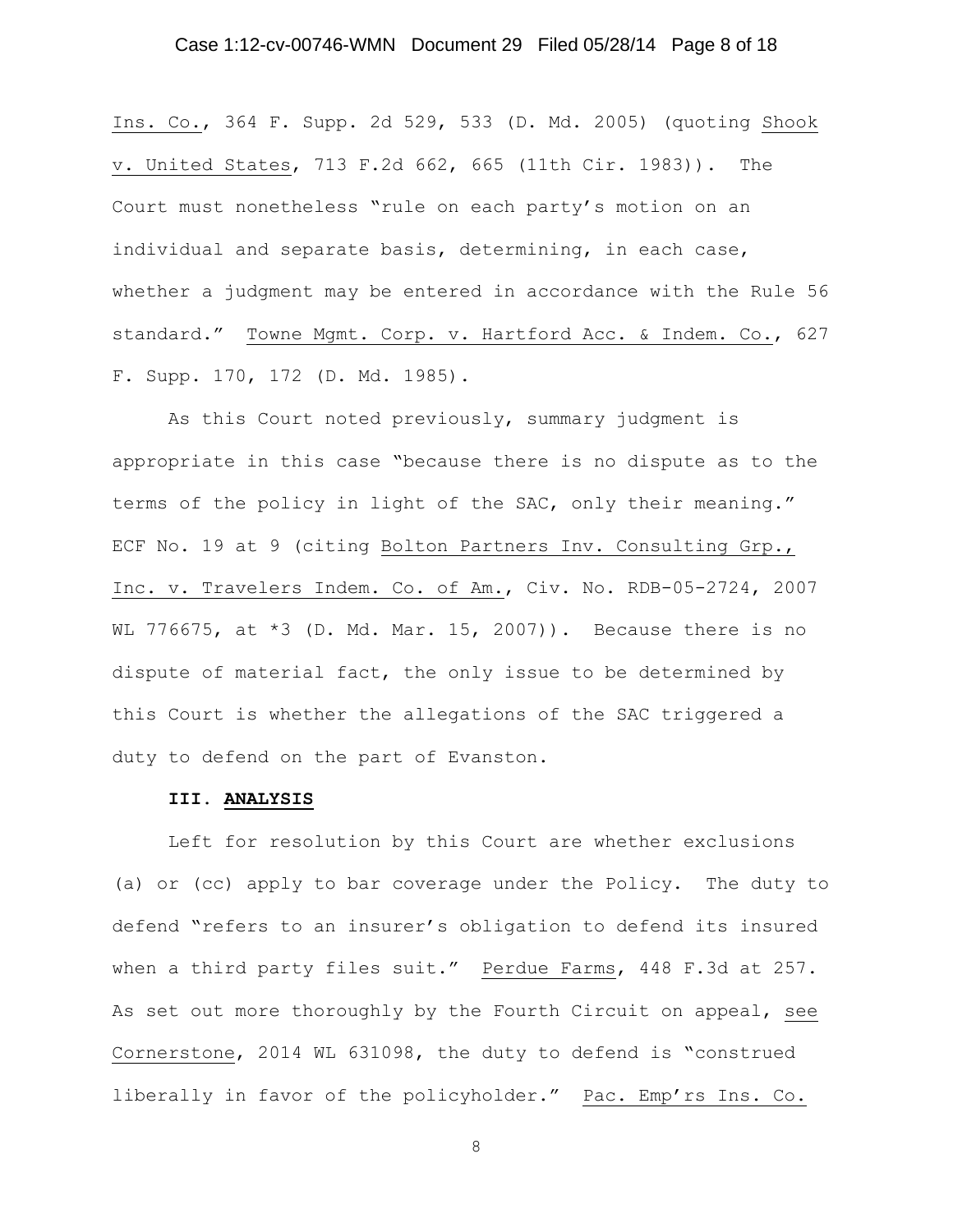## Case 1:12-cv-00746-WMN Document 29 Filed 05/28/14 Page 9 of 18

v. Eig, 864 A.2d 240, 248 (Md. Ct. Spec. App. 2004). In considering whether the duty to defend is triggered, Maryland courts ask "(1) what is the coverage and what are the defenses under the terms and requirements of the insurance policy? [and] (2) do the allegations in the [underlying] tort action potentially bring the tort claim within the policy's coverage?" Cowan Sys., Inc. v. Harleysville Mut. Ins. Co., 457 F.3d 368, 372 (4th Cir. 2006) (alterations in original).

Insurance policies are, in Maryland, construed under general principles of contract interpretation. Thus, the policy is construed as a whole, and words are accorded their "usual, ordinary and accepted meaning unless there is evidence that the parties intended to employ it in a special or technical sense." Clendenin Bros., Inc. v. U.S. Fire Ins. Co., 889 A.2d 387, 393 (Md. 2006) (quoting Cheney v. Bell Nat'l Life Ins. Co., 556 A.2d 1135, 1138 (Md. 1989)). To the extent that there is ambiguity in the language of the policy, it will be construed liberally in favor of the insured. Dutta v. State Farm Ins. Co., 769 A.2d 948, 957 (Md. 2001). Exclusions, however, are interpreted narrowly and "construed in favor of a finding of coverage," with the burden on the insurer to show that an exclusion applies. Cornerstone, 2014 WL 631098, at \*5 (quoting Megonnell v. United Servs. Auto Ass'n, 796 A.2d 758, 772 (Md. 2002)).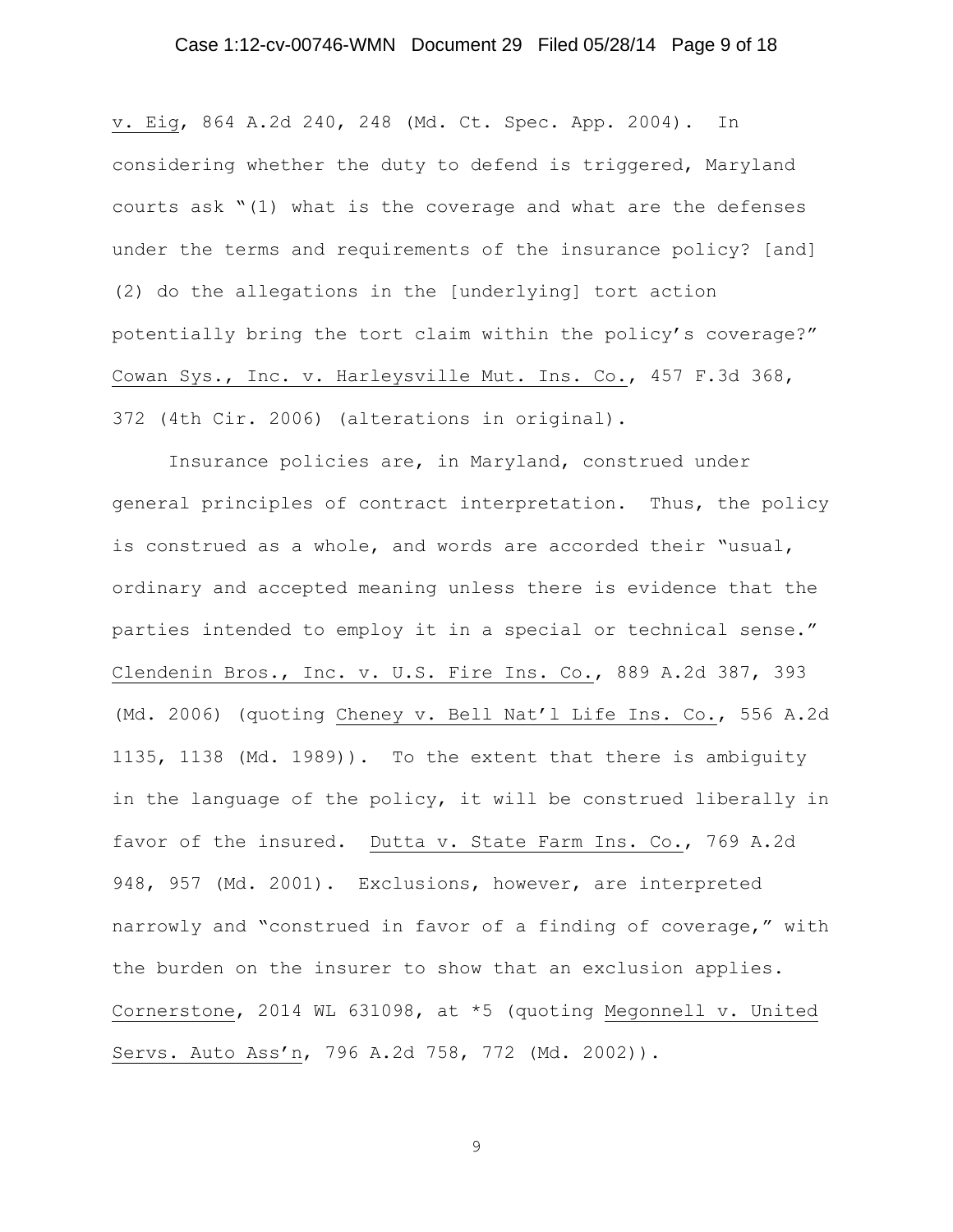## Case 1:12-cv-00746-WMN Document 29 Filed 05/28/14 Page 10 of 18

A potentiality that the claim could be covered is sufficient to trigger the insurer's duty to defend - that is, "the underlying tort suit need only allege action that is potentially covered by the policy, no matter how attenuated, frivolous, or illogical that allegation may be." Sheets v. Brethren Mut. Ins. Co., 679 A.2d 540, 544 (Md. 1996). Moreover, "if any claims potentially come within the policy coverage, the insurer is obligated to defend all claims, notwithstanding alternative allegations outside the policy's coverage." Perdue Farms, 448 F.3d at 257 (quoting Utica Mut. Ins. Co. v. Miller, 746 A.2d 935, 940 (Md. Ct. Spec. App. 2000)).

#### **A. Exclusion (a) Does Not Defeat Coverage**

Evanston contends that exclusion (a), which relieves Evanston of a duty to defend claims "based upon or arising out of any dishonest, deliberately fraudulent, malicious, willful or knowingly wrongful act or omission committed by or at the direction of [the insured]," bars coverage under the Policy. See ECF No. 16-1 at 20. Noting that "[t]he overall tenor of the SAC is clear that Cornerstone and the Lewis Defendants acted willfully and intentionally in perpetrating an alleged scheme to deprive minority homeowners of the equity in their homes," id. at 21, Evanston argues that the claims in the SAC "arise out of" dishonest, deliberate fraudulent, malicious, willful, or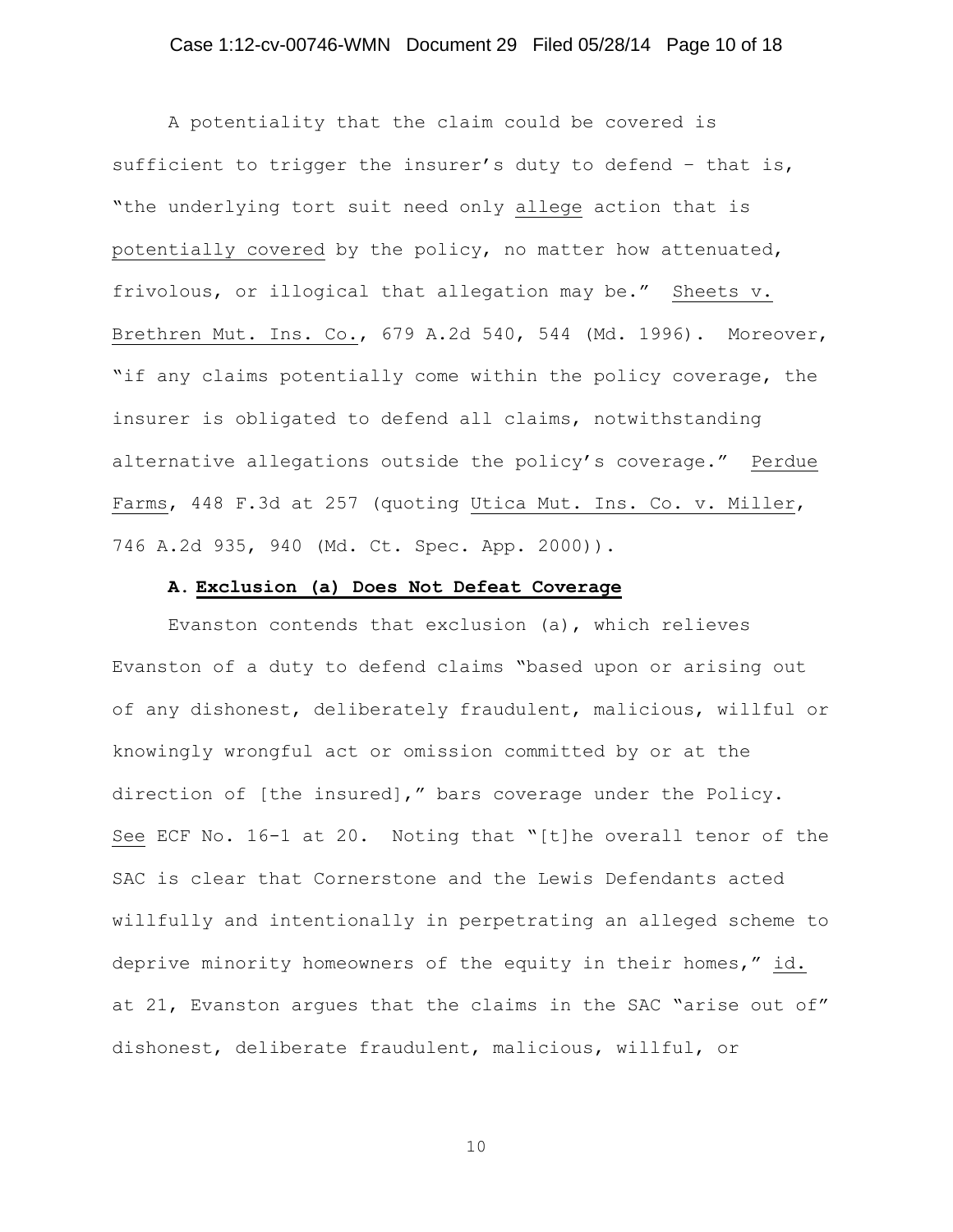knowingly wrongful acts. In particular, Evanston points to Paragraph 22 of the SAC, which alleges that,

at settlement, with the aid and assistance of Defendants Thomas and Cornerstone, the Lewis Defendants prevent the homeowners from receiving all the funds due to them. Through various unfair and deceptive practices in violation of the CPA, they have the homeowners sign over the checks to the Lewis Defendants. The result of these improper and illegal practices by the Foreclosure Rescue Defendants is to allow the Lewis Defendants to take the homeowners' equity, a practice commonly referred to as "equity stripping."

## SAC ¶ 22.

In contrast, Cornerstone argues that, based on the plain language of exclusion (a), it applies to bar coverage only for claims arising out of such acts committed by or at the direction of Cornerstone. Because the SAC is premised in major part on the actions of Cornerstone's co-defendants and seeks to hold Cornerstone liable for that conduct, Cornerstone asserts that the majority of the SAC's allegations fall outside of the ambit of exclusion (a). Moreover, Cornerstone contends, neither the CPA nor PHIFA require that the wrongful act charged was committed deliberately or knowingly. See Md. Code Ann., Com. Law § 13-410(d)(2); Md. Code Ann., Real Prop. § 7-320(c). At most, Cornerstone argues, exclusion (a) would apply to some – but not all – of the allegations in the Complaint, and thus would not relieve Evanston of its duty to defend.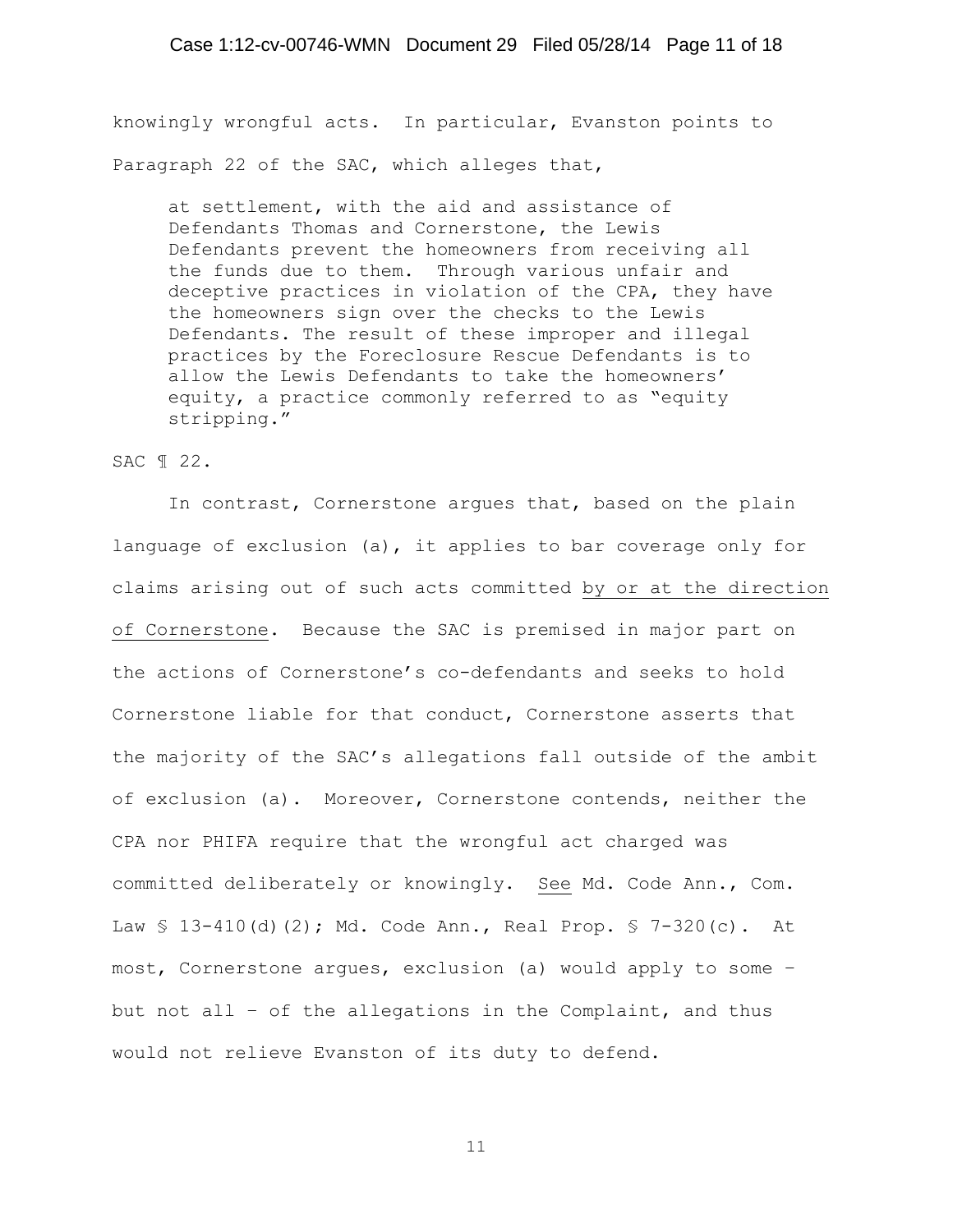## Case 1:12-cv-00746-WMN Document 29 Filed 05/28/14 Page 12 of 18

The Court agrees with Cornerstone. The plain language of the Policy exclusion at issue makes clear that, to the extent the exclusion applies, it applies only to conduct "committed by or at the direction of [Cornerstone]." As the Fourth Circuit noted on appeal, however, "[t]he Attorney General sought to hold Cornerstone responsible not just for its own alleged failure to disclose, but also for its co-defendants' acts." Cornerstone, 2014 WL 631098, at \*2. To the extent that the SAC alleges actions taken "by or at the direction of" Cornerstone, it is limited to Cornerstone's delivery of settlement checks to the Lewis Defendants and its failure to disclose such action to the homeowners. The SAC alleges a whole host of other behavior, seeking to hold Cornerstone liable for "a laundry list of statutory violations committed by its co-Defendants." Id. There is no serious argument – and Evanston does not contend – that the SAC alleges that the Lewis Defendants were acting at the behest of Cornerstone.

Moreover, Cornerstone is correct that neither the CPA nor PHIFA require that a defendant acted knowingly or willfully in order to be held liable. See Md. Code Ann., Com. Law § 13- 410(d)(2) (providing that good faith is a defense that permits lessened statutory penalties upon a finding of a CPA violation); Md. Code Ann., Real Prop. § 7-320(c) (permitting a heightened damages award "[i]f a court finds that the defendant willfully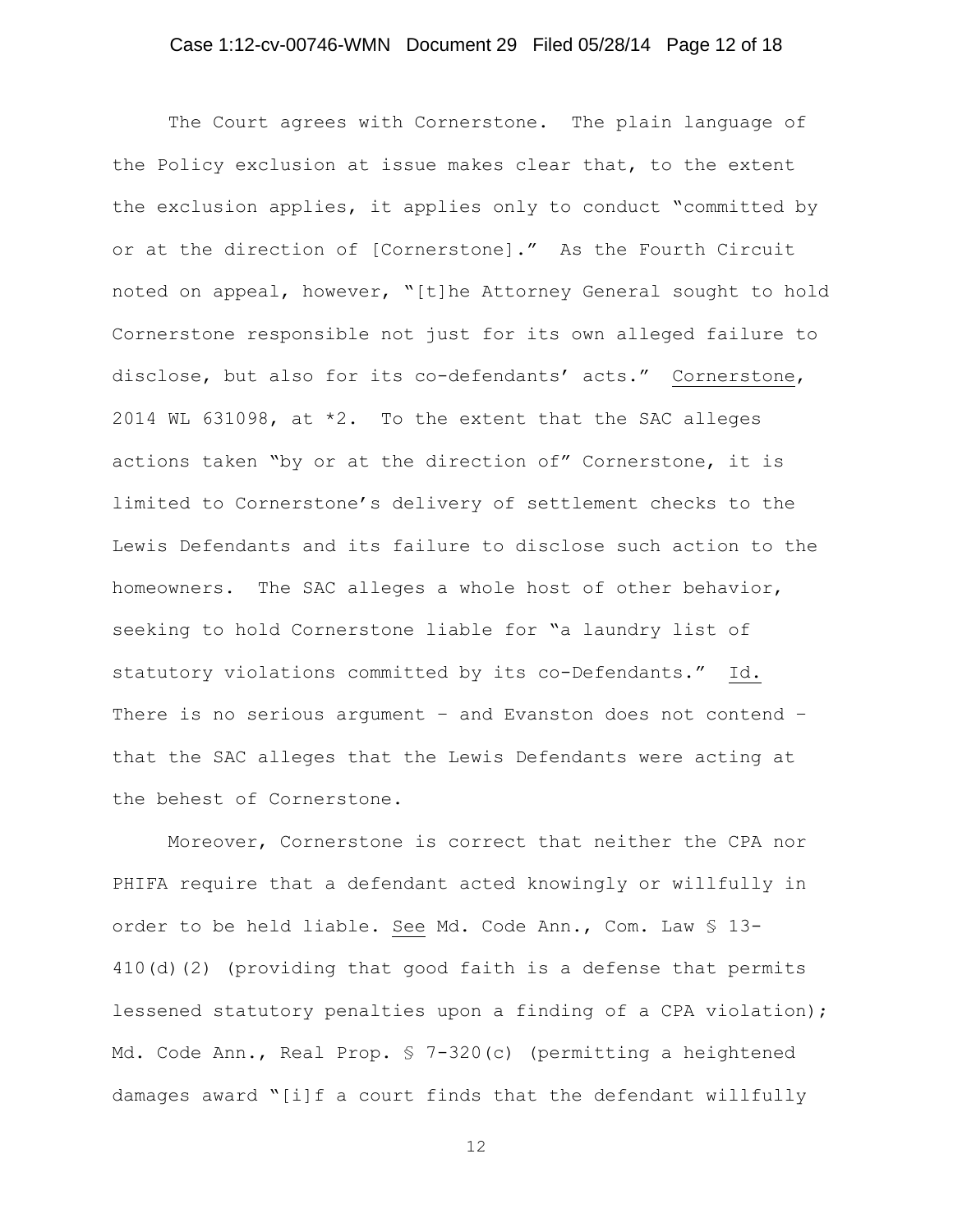## Case 1:12-cv-00746-WMN Document 29 Filed 05/28/14 Page 13 of 18

or knowingly" violated PHIFA). Thus, to the extent that the SAC alleges actions "committed by or at the direction of" Cornerstone, a finding of liability does not require that Cornerstone's alleged actions or omissions were "dishonest, deliberately fraudulent, malicious, willful or knowingly wrongful."

The SAC does not specifically attribute any state of mind to Cornerstone. Additionally, throughout all proceedings in the underlying litigation, Cornerstone denied liability for the conduct alleged against it. See generally Litz v. State Farm Fire & Cas. Co., 695 A.2d 566, 570 (Md. 1997) (noting that the insured may introduce extrinsic evidence to establish a potentiality of coverage because "the insurer should not be allowed to refuse to defend based solely on allegations in the complaint because the insured is completely at the mercy of the tort plaintiff's pleadings to establish a potentiality of coverage"). No adjudication as to liability – let alone Cornerstone's state of mind – ultimately occurred. See ECF 1-6 at ¶¶ 16, 19 (Consent Order in which "Cornerstone denie[d] the allegations in the Second Amended Complaint, denie[d] that it engaged in unfair or deceptive trade practices in violation of the CPA, and denie[d] that it engaged in any violations of PHIFA" and to which Cornerstone consented to entry "for the purposes of settlement only, without this Consent Order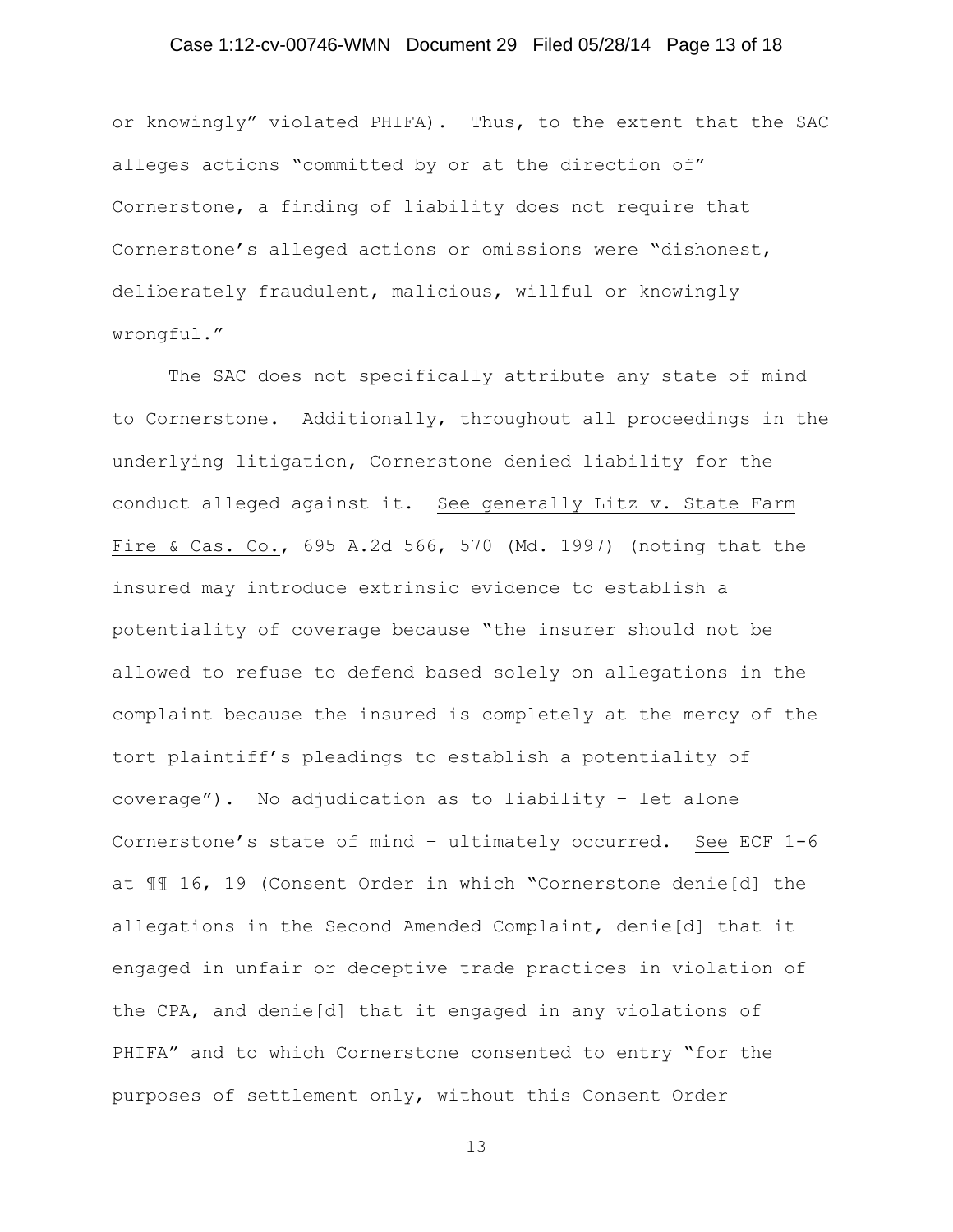## Case 1:12-cv-00746-WMN Document 29 Filed 05/28/14 Page 14 of 18

constituting evidence against or any admission by any party"). Thus, it appears that there remains a potentiality – however slight – that those claims may fall outside of exclusion (a). Accordingly, because the exclusion must be construed narrowly and in favor of the insured, and because the insurer is obligated to defend wherever a potentiality of coverage exists, the Court determines that exclusion (a) does not relieve Evanston of its duty to defend.

## **B. Exclusion (cc) Does Not Defeat Coverage**

Pursuant to exclusion (cc), Evanston is relieved of its duty to defend claims "based upon or arising out of the Real Estate Settlement Procedures Act (RESPA) or any similar state or local legislation." Evanston asserts that the CPA and PHIFA are "similar" to RESPA, and thus, exclusion (cc) bars coverage. Cornerstone, however, contends that (1) the CPA and PHIFA are not similar to RESPA and the SAC contains no allusion to RESPA, or, alternatively, that (2) the phrase "similar state or local legislation" is ambiguous and should be resolved in favor of the insured.

There is plainly no reference to RESPA in the SAC and thus, the key question is whether the CPA or PHIFA – from which the claims in the SAC arise – are "similar" to RESPA. The Policy does not clarify what it means by "similar state or local legislation." Evanston, while not defining the term, appears to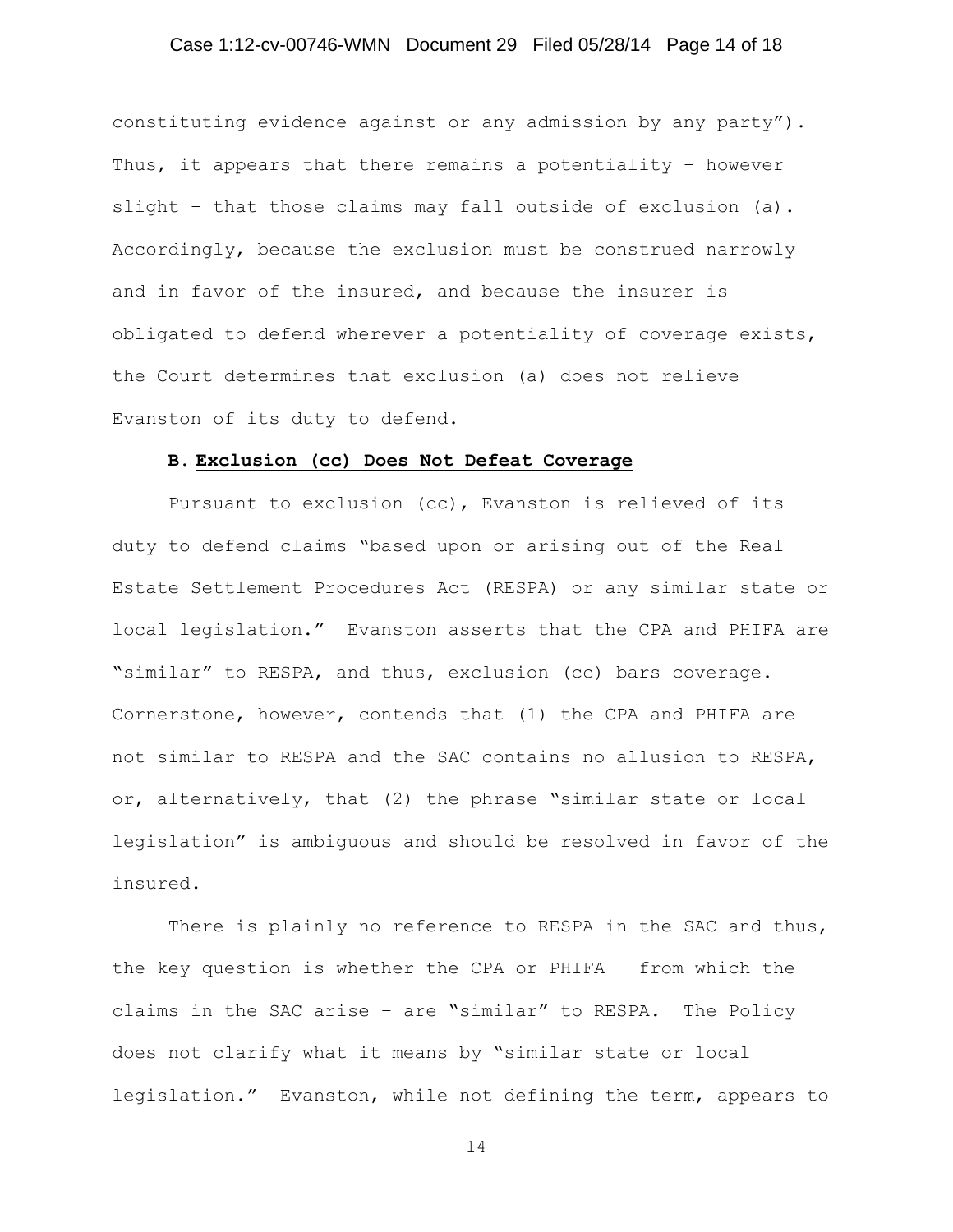## Case 1:12-cv-00746-WMN Document 29 Filed 05/28/14 Page 15 of 18

premise its argument for exclusion on the relative purposes of the statutes, noting, in essence, that all three apply to real estate transactions and focus on protecting consumers.

The word "similar" is not, by itself, ambiguous. Putting aside Cornerstone's argument that exclusion (cc) is susceptible to more than one interpretation,  $6$  the Court disagrees with Evanston's contention that PHIFA and CPA are "similar" to RESPA. Similar is commonly defined as "nearly but not exactly the same or alike; having a resemblance." Webster's New World Dictionary of American English 1250 (3d College ed. 1988). RESPA concerns real estate settlement services relating to federally regulated mortgage loans. It was enacted to "insure that consumers throughout the Nation are provided with greater and more timely information on the nature and costs of the settlement process and are protected from unnecessarily high settlement charges caused by certain abusive practices that have developed in some areas of the country." 12 U.S.C. § 2601. Specifically, Congress sought to achieve "more effective advance disclosure" of settlement costs, "the elimination of kickbacks or referral fees," "reduction in the amounts home buyers are required to place in escrow accounts," and "significant reform and modernization of local recordkeeping of land title information."

 $\overline{\phantom{a}}$ 

 $6$  The Court notes that, to the extent that there is ambiguity in the provision, it must be construed in favor of the insured. Dutta, 769 A.2d at 957.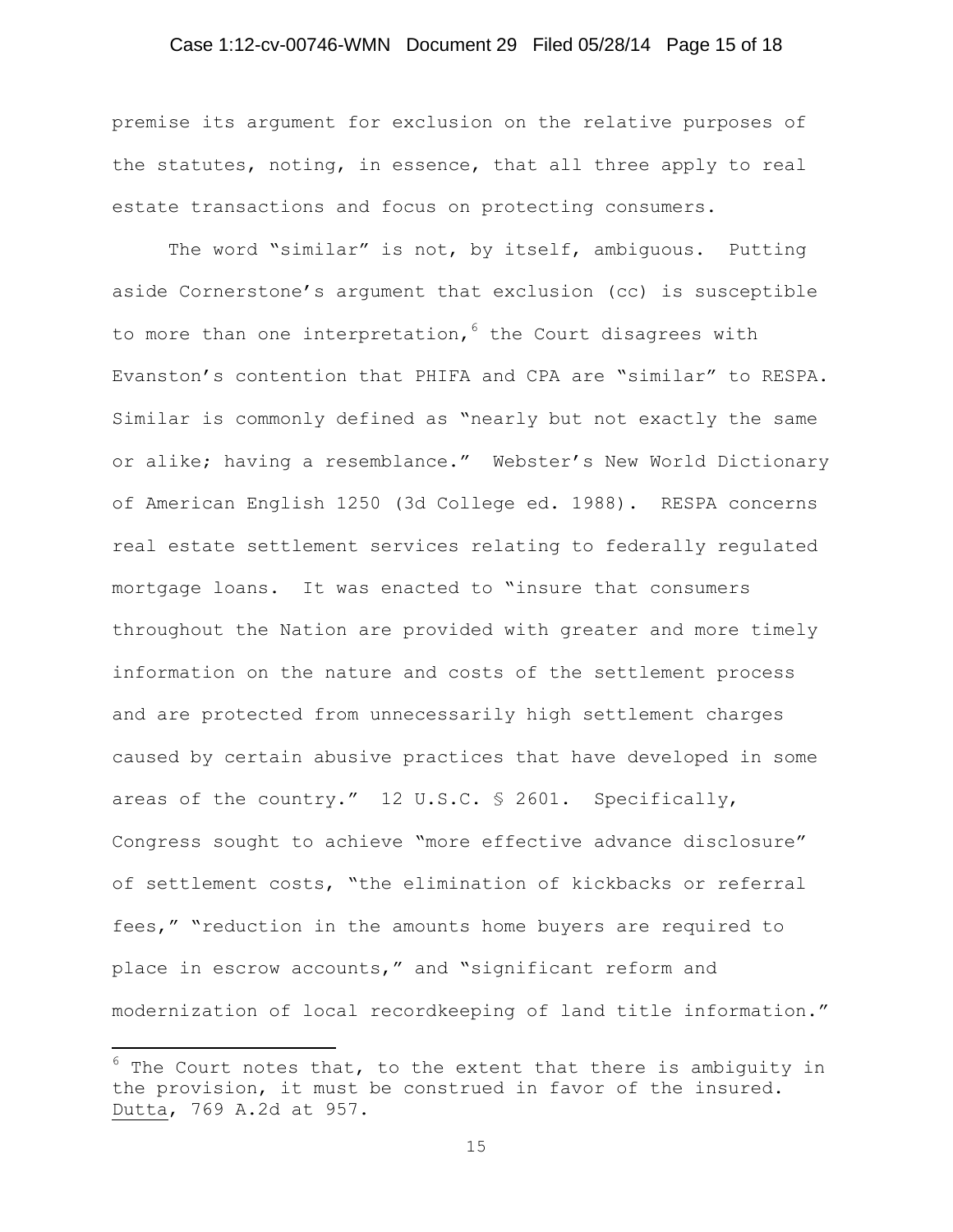## Case 1:12-cv-00746-WMN Document 29 Filed 05/28/14 Page 16 of 18

Id. Thus, it would appear to the Court that to fall within the definition of "similar state or local legislation," PHIFA and/or the CPA would have to have the primary purpose of curbing abuses in the real estate settlement process, specifically related to the disclosure of fees and elimination of kickbacks and referrals.

PHIFA was enacted to regulate purchase transactions involving homes in foreclosure, in reaction to "growing mortgage foreclosure abuses." See Johnson v. Wheeler, 492 F. Supp. 2d 492, 503 (D. Md. 2007). The act applies specifically to "foreclosure consultants," "foreclosure consulting services," and "foreclosure purchasers," Md. Code Ann., Real. Prop § 7-301, and places certain obligations on foreclosure consultants and foreclosure consulting services to provide homeowners with full information regarding the services to be provided. It regulates the precise type of "services" provided to homeowners by the Lewis Defendants, and aims to protect the homeowners' rights by requiring disclosures of certain information. See Md. Code Ann., Real Prop. § 7-301 et seq.; Johnson, 492 F. Supp. 2d at 503-04 (describing PHIFA in some detail).

The CPA aims to "set certain minimum statewide standards for the protection of consumers across the State." Md. Code Ann., Com. Law  $$ 13-102(b)(1)$ . Enacted in reaction to "mounting concern over the increase of deceptive practices in connection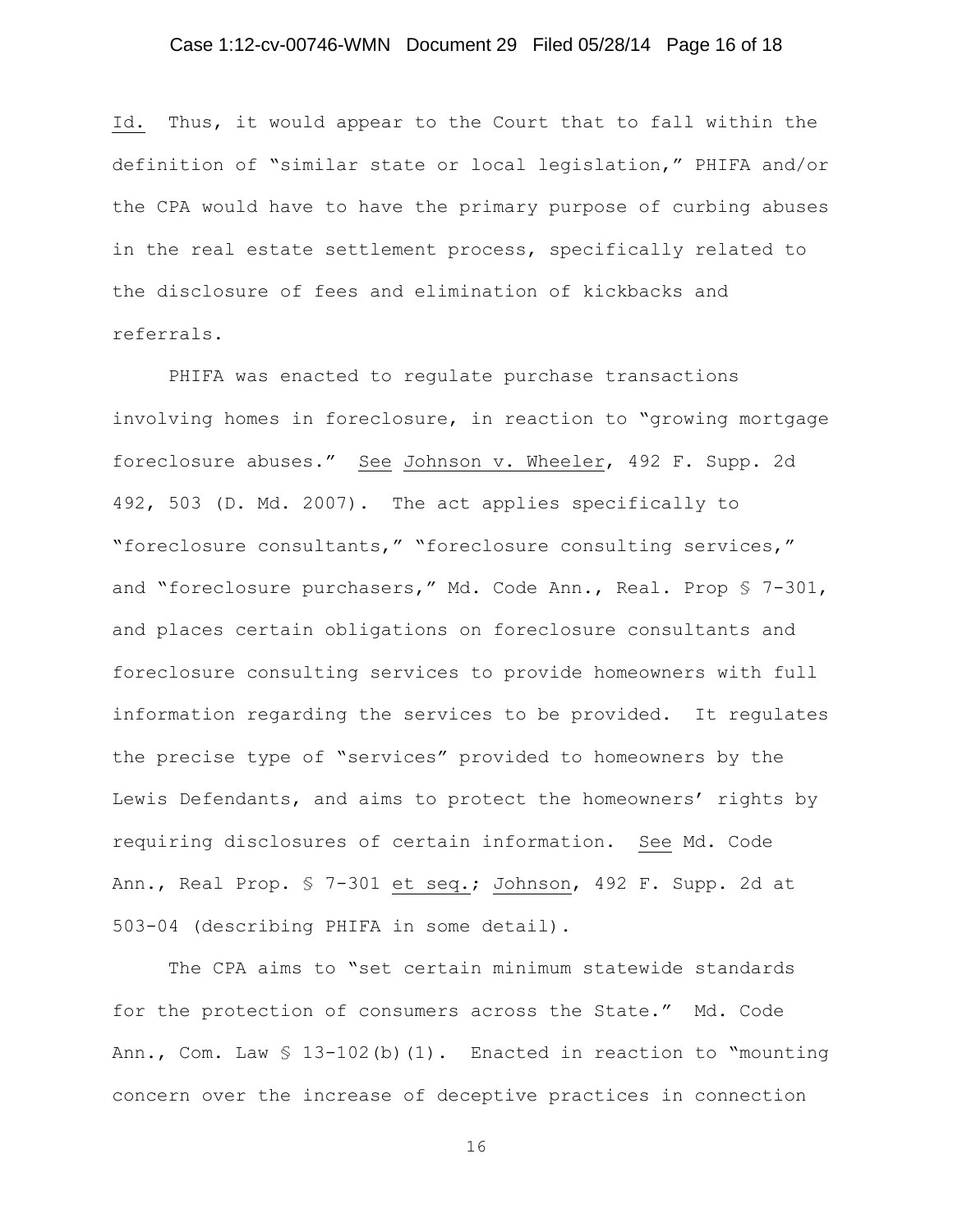## Case 1:12-cv-00746-WMN Document 29 Filed 05/28/14 Page 17 of 18

with sales of merchandise, real property, and services and the extension of credit," the CPA aims to increase public confidence in business practices. Id. at § 13-103(a). It applies to consumer contracts, goods, and services, id. at § 13-101.1, and generally provides penalties for unfair or deceptive trade practices. See id. at §§ 13-301, 13-303.

Contrary to Evanston's assertions, neither PHIFA nor the CPA is "nearly but not exactly the same or alike" or has a "resemblance" to RESPA. Although PHIFA and the CPA do and can apply to regulate aspects of real estate transactions, their particular subject matter is dissimilar. RESPA regulates settlements, while PHIFA regulates foreclosure consulting services and the CPA affects consumer goods, services, and contracts more generally. Although all three may share the ultimate goal of protecting consumers, vague coincidence of purpose is plainly not what is meant by exclusion (cc). Stretching exclusion (cc) to encompass PHIFA and the CPA is to deprive the concept of similarity of its meaning.

#### **IV. CONCLUSION**

In accordance with the foregoing, the Court will enter summary judgment as to the duty to defend in favor of Cornerstone, will deny Evanston's Cross-Motion for Summary Judgment, and will vacate the portions of its previous orders to the contrary. Because this decision concerns only the duty to